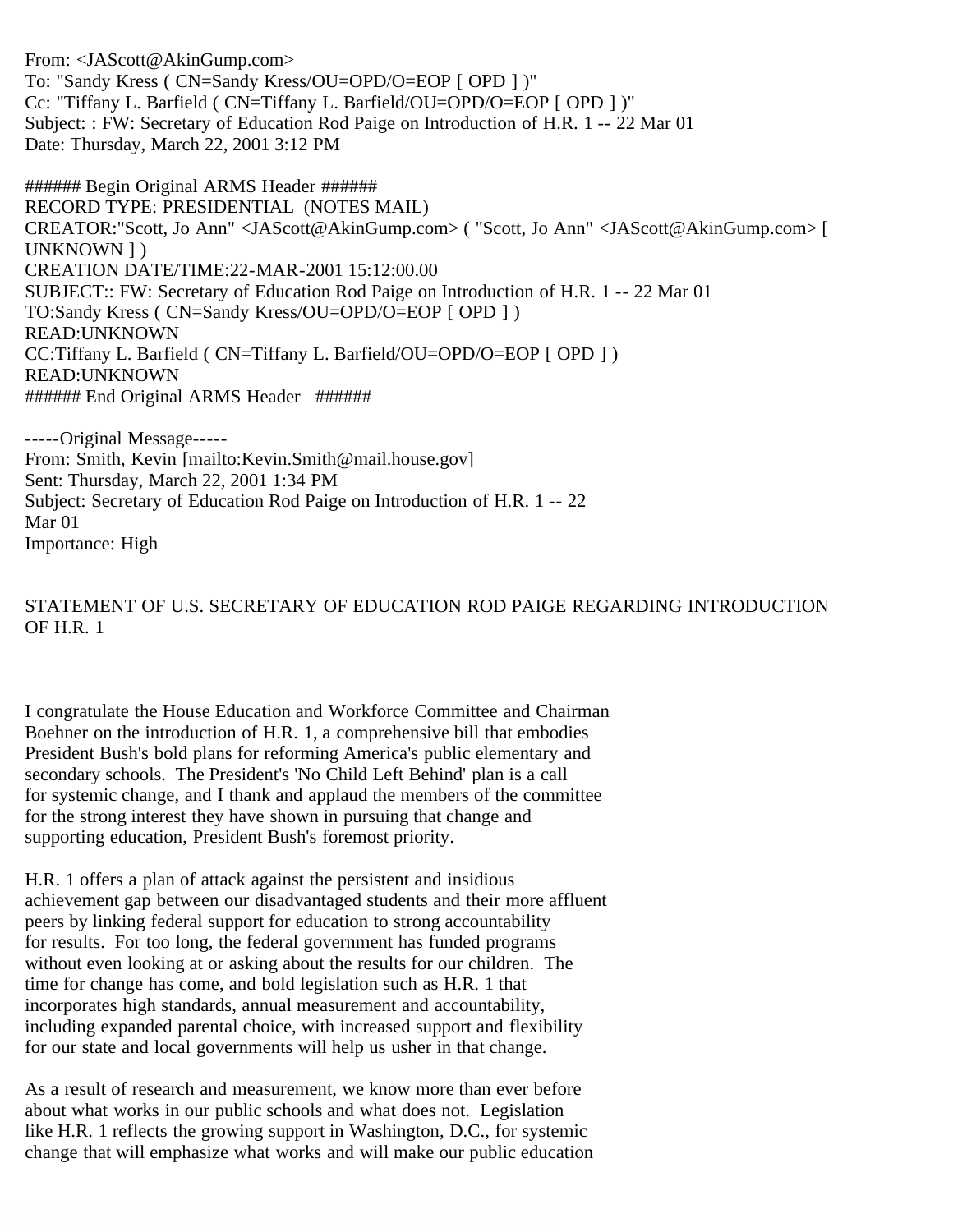system a system of achievement.

I look forward to working with the members of the committee as they begin discussions about H.R. 1, and thank them for their leadership on behalf of our children. Through meaningful discussion of the plans set forth in H.R. 1, we can make sure that no child in this country is left behind.

###

The information contained in this e-mail message is intended only for the personal and confidential use of the recipient(s) named above. This message may be an attorney-client communication and/or work product and as such is privileged and confidential. If the reader of this message is not the intended recipient or an agent responsible for delivering it to the intended recipient, you are hereby notified that you have received this document in error and that any review, dissemination, distribution, or copying of this message is strictly prohibited. If you have received this communication in error, please notify us immediately by e-mail, and delete the original message.

- HR1.doc

ATT CREATION TIME/DATE: 0 00:00:00.00 File attachment <P\_G5781004\_OPD.TXT\_1>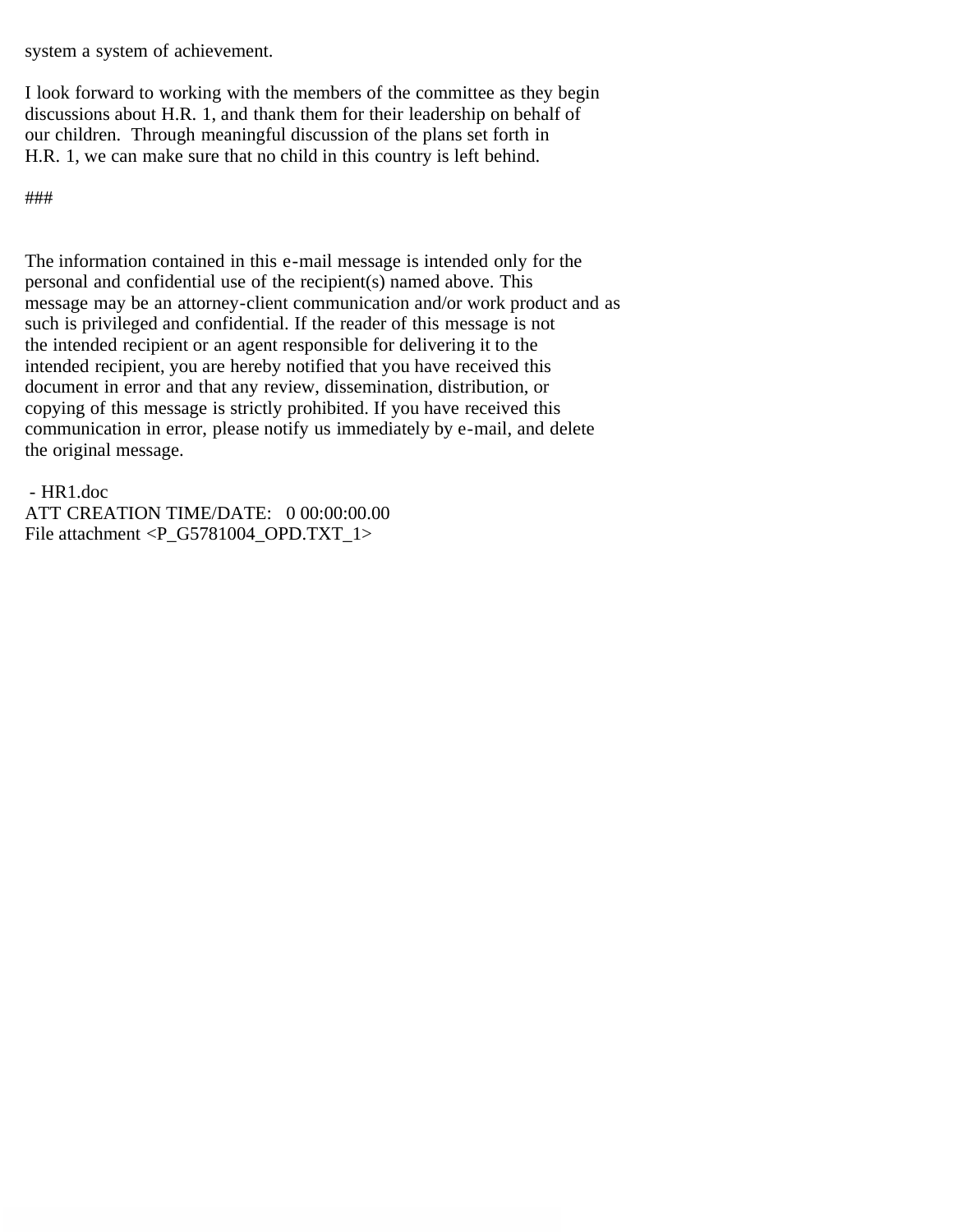## **The following document is attachment P\_G5781004\_OPD.TXT\_1**